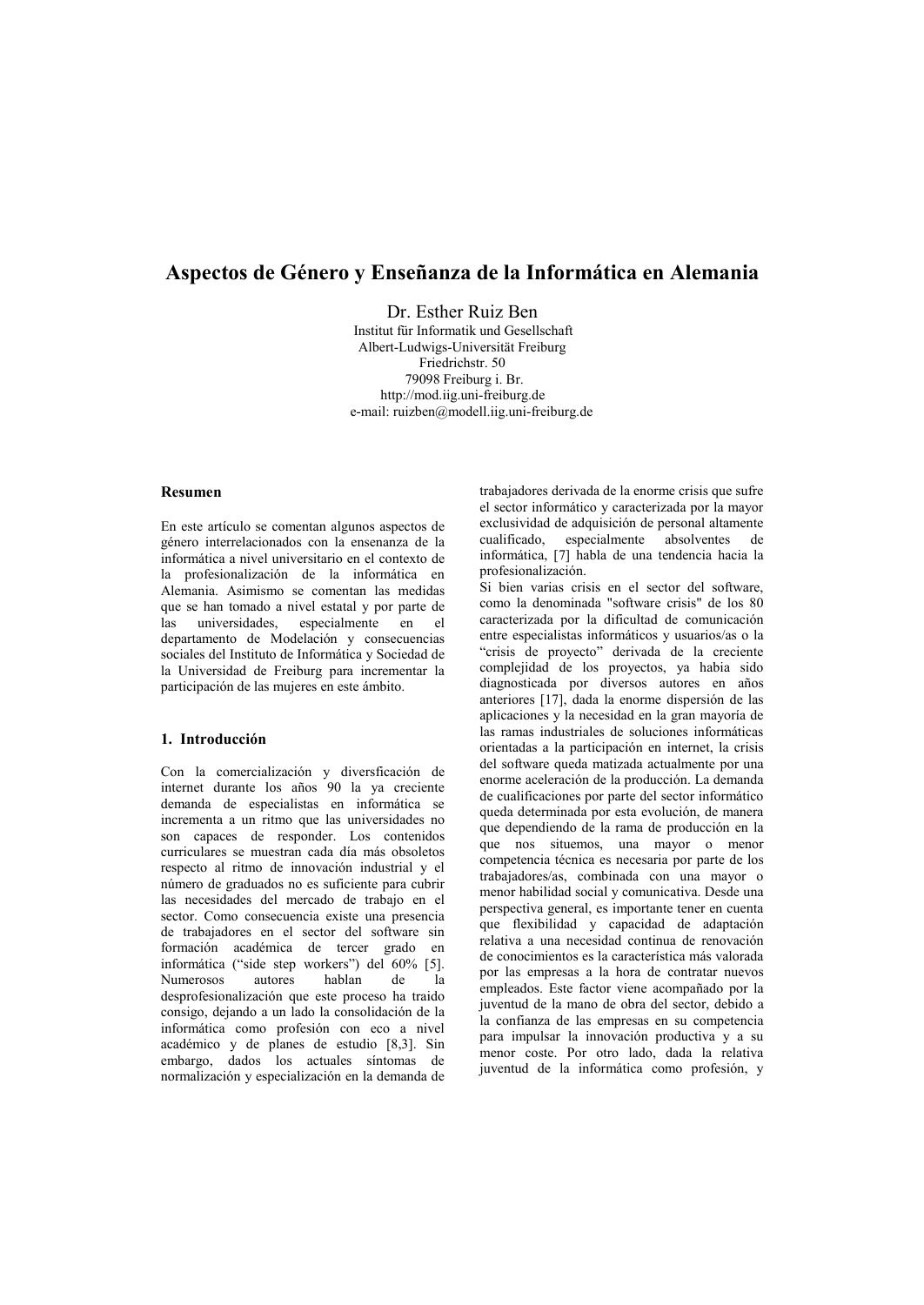concretamente en el caso de Alemania, no existen standards de cualificación que sean reconocidos ampliamente y suscritos por asociaciones profesionales consolidadas, ya que el enorme número de trabajadores del sector procedentes de otras disciplinas académicas y la enorme diversificación de la presencia de la informática en la mayor parte de los sectores industriales impide la homogeneización profesional. Cuáles son las estrategias que se han seguido en Alemania para confrontar esta situación de falta de mano de obra en el sector informático? Por un lado, a nivel oficial se organiza en el año 2000 el programa "Green-Card" para la adquisición de trabajadores extranjeros de países extracomunitarios altamente cualificados en informática. Paralelamente se inician en el año 97 diversos planes de estudio en academias profesionales orientados a formar personas con diversas cualificaciones como especialistas en informática. Asimismo, las empresas de mayor tamaño optan por el establecimiento de programas internos de formación continua, con el fin de adaptar su fuerza de trabajo a las demandas del mercado. A nivel académico, las universidades reaccionan lentamente intentando adaptar sus programas académicos y sobre todo apovando una mayor orientación práctica, asi como la creación de títulos "Bachelor" de duración más reducida que los tradicionales "Diplom". Por otro lado, de manera más concreta y reducida, la antigua GMD  $(Gesellschaff)$ fiir Mathematik  $nnd$ Datenverarbeitung) y el Fraunhofer Institut se fusionan creando uno de los centros más prestigiosos en el país de transferencia de conocimientos entre la industria informática y el ámbito académico, principalmente por medio de la Universidad de Bonn.

Por otra parte, otra de las estrategias para paliar la demanda de especialista informáticos en los pasados años fue intentar atraer a las mujeres hacia este ámbito en el que en Alemania representan una reducida minoría. Numerosos programas a nivel académico o de adaptación profesional se llevan a cabo por parte estatal y también en cooperación con grandes empresas del sector (IBM, Alcatel, deutsche Telekom) [12].

Desde los años 80, momento en el que se consolidan los primeros planes de estudio de informática en las universidades alemanas. la participación de las mujeres en estos estudios se

ha reducido desde alcanzar en 1987 casi un 30% hasta la presencia actual de cerca de un 10%. En el ámbito laboral se refleia también esta situación minoritaria: según datos del "Mikrozensus" tan solo un 14% de trabajadores de la rama de creación de software son mujeres [12]. Aspectos estructurales derivados de la situación en el sector. sobre todo relacionados con la dificultad de combinar las responsabilidades familiares con la vida laboral, así como simbólicos, implícitos en la cultura académica de la informática, en la que prevalecen aspectos técnicos tradicionalmente asociados con la masculinidad [15,18] constituyen el origen de esta situación.

En las siguientes páginas ofrecemos un breve repaso de la situación de la informática a nivel académico en Alemania considerando sus implicaciones profesionales y la atención a aspectos de género dentro de la disciplina.

#### 2. La Enseñanza universitaria de la Informática en Alemania y su orientación profesional

La informática como disciplina académica de tercer grado se imparte en Alemania en Facultades o en Escuelas Universitarias. En facultades de Informática la carrera se divide en 13 semestres y en ella se ofrecen las siguientes ramas:

- · Informática general,
- · Informática técnica o ingeniería informática,
- · Informática teórica.
- · Informática aplicada.

En general los estudios de informática en las facultades universitarias se hallan más influidos por su destacada exigencia teórica, es decir matemática. Precisamente a esta exigencia atribuye la iniciativa industrial y estatal D21 la elevada cuota de abandono de los estudios, que supera en esta disciplina el 50% [9]. Por otro lado, se critica también la falta de orientación hacia la praxis profesional y hacia la actual evolución productiva en los diversos sectores industriales en los que interviene la informática, asi como el exceso de contenidos teóricos irrelevantes y la excesiva presencia de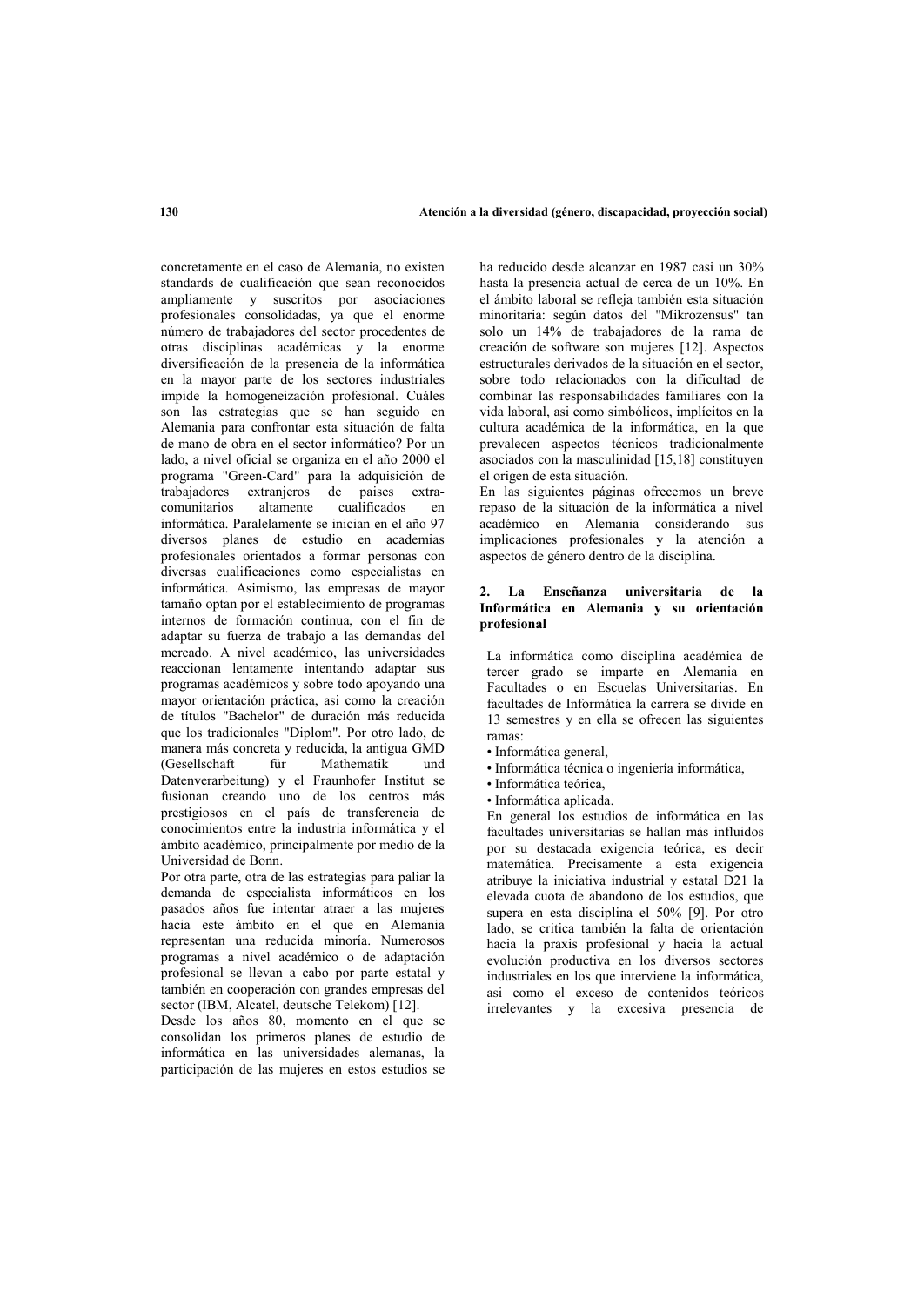#### IX Jornadas de Enseñanza Universitaria de la Informática

especialistas o en otras palabras la escasez de  $g$ eneralistas<sup>1</sup>

En las Escuelas universitarias los estudios tienen una duración de 8 a 10 semestres con dos semestres adicionales obligatorios de prácticas. que por lo general suele ser la puerta de entrada en el mundo laboral para graduados/as. El contenido curricular se diferencia del facultativo principalmente por su concentración en aspectos prácticos de la informática y la menor exigencia de contenidos teóricos. Las ramas que se ofrecen en estas instituciones son similares a las de las universidades con la diferencia de que en las Escuelas universitarias existen una oferta más especializada. De este modo se ofrecen especialidades como informática médica, producción multimedia, u otras denominadas 'informática de guión" ("Bindestrichinformatik"), orientadas hacia la combinación de contenidos informáticos y de otras disciplinas (medicina, biología, geografía, etc.). Este tipo de estudios son muy demandados por parte de la industria, sobre todo en empresas de tamaño medio, en las que la menor complejidad de los productos en comparación con los de las empresas grandes, los requerimientos de cualificación son más modestos.

Desde el punto de vista teórico se pueden distinguir tres amplias tendencias, con diferente peso en el terreno académico de la informática:

- Orientación hacia la Ingeniería. Centrada en el desarrollo de productos sobre una base científica y con el fin de la optimización de costes, calidad y tiempo invertido [1].
- Matemático-formal. Orientada hacia la formalización y resolución "correcta" de problemas [4] rechazando además la responsabilidad social o ética derivada de la introducción social de productos informáticos [Wedekind].
- Orientación crítica-social, que considera como principales tareas de la informática el análisis y la reorganización de procesos de aprendizaje y de trabajo y su apoyo

técnico [2], así como en la creación medial de accesos a la información [3].

Sin embargo, estas tres orientaciones se encuentran combinadas, si bien la orientación hacia la ingeniería es predominante y tiene un mayor eco en el ámbito profesional.

Por otra parte, esta perspectiva es también la que prevalece en la principal asociación de informática de Alemania GI (Gesellschaft für Informatik - Sociedad para la Informática). Esta asociación esta representada principalmente por personas pertenecientes al ámbito académico. Sin embargo, es una de las instituciones más activas en el ámbito de la informática en cuanto a la transformación curricular de cara a la situación en el plano industrial. De este modo, la GI ha formulado una serie de directrices para la mejora de la disciplina de informática a nivel académico. entre las que se pueden distinguir:

- La introducción de grados de Bachelor  $(6$  Semestres) y Master  $(3 \circ 4$  semestres) de corta duración.
- · La acreditación de estudios de informática de otras instituciones<sup>2</sup>, que sean aceptados por la industria y evaluados adecuadamente.

Aspectos de carácter socioeconómico y jurídico, asi como competencias sociales y comunicativas, son consideradas primordiales por esta asociación para las escuelas universitarias, mientras que para las universidades la GI tan solo recomienda considerar estos aspectos [19].

## 3. Espacios monoeducativos para la enseñanza universitaria de la informática

En el año 1999 tiene lugar por vez primera en Bremen la primera "Informática Feminale" con el fin de acercar particularmente a las alumnas de informática y de otras ramas académicas afines, a temas centrales de la disciplina y del mundo laboral, teniendo en cuenta su situación minoritaria en las facultades alemanas de informática. Dada dicha situación, esta oferta monoeducativa surge como medida de motivación y para ofrecer seguridad a las mujeres en la

<sup>&</sup>lt;sup>1</sup> Littig. Peter: Berufe in der Informationstechnik. In: Blätter zur Berufskunde, Bundesanstalt für Arbeit, Nürnberg, 1999, S. 165f

<sup>&</sup>lt;sup>2</sup> La oferta de formación en informática

extrauniversitaria se ha disparado ha partir de 1999 coincidiendo con la escasez de especialistas y la enorme demanda de fuerza de trabajo en el sector del software.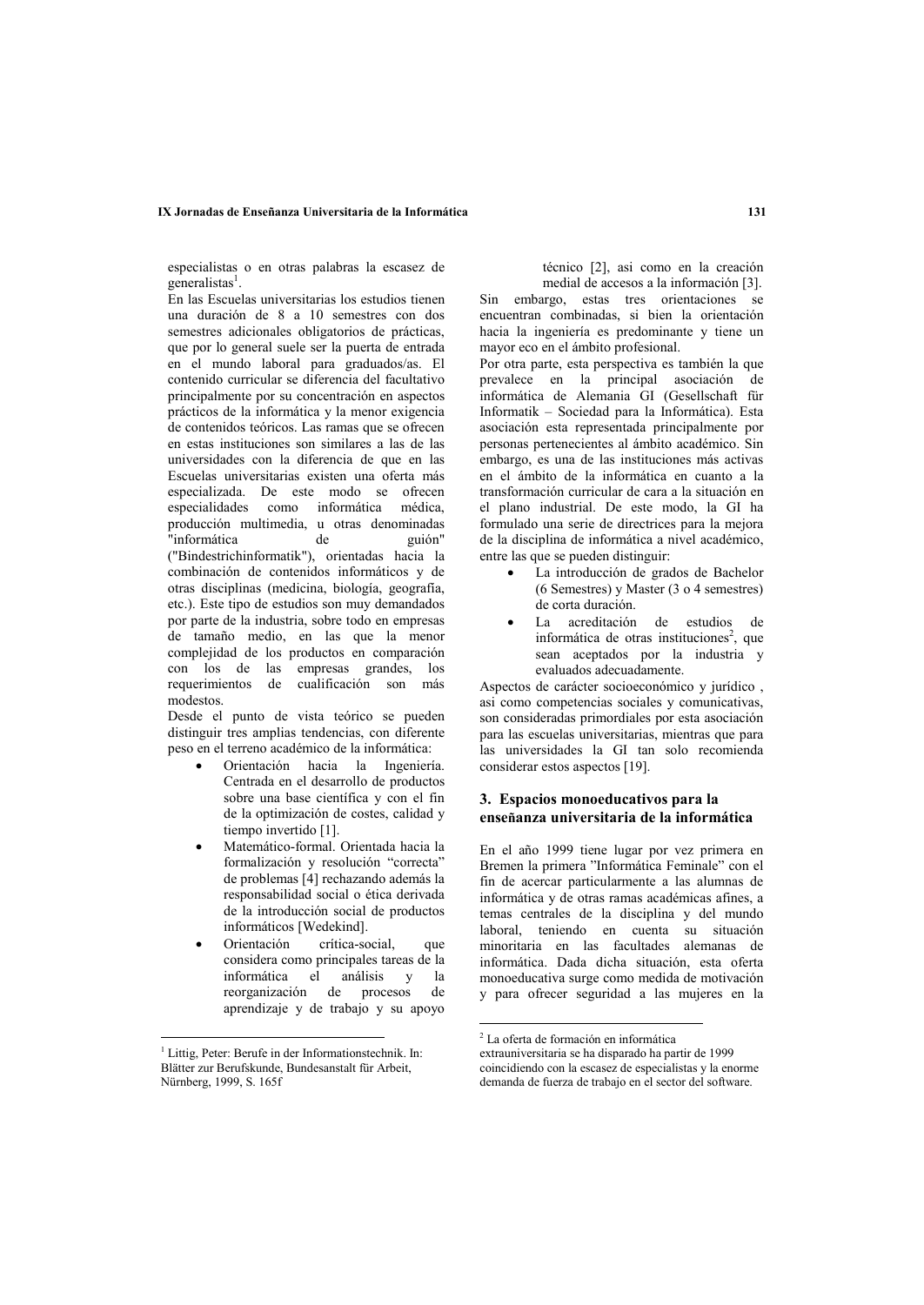informática, así como para paliar los estereotipos de género que prevalecen en la cultura de esta disciplina  $[14.13]$ . Principalmente se persiguen tres objetivos:

- Motivación para la discusión entre  $\bullet$ mujeres de temas curriculares
- Creación de campos de experimentación para nuevos conceptos de ensenanza
- Desarrollo de nuevos conceptos para la formación continua de científicas.

En ese mismo año se realizó el primer "call for papers" para el que hubo una enorme acogida. Los tres bloques temáticos tratados fueron:

- Redes informáticas
- Desarrollo de Software como proceso
- Interacción y medios

Asimismo, se desarrollaron diversos cursillos sobre programación o administración de sistemas y conferencias gratuitas acerca de la situación de las mujeres en la industria del software o sobre las perspectivas profesionales de la informática. Otra característica de este evento es la participación internacional de las docentes, provinientes de Dinamarca, Holanda, Austria, Gran Bretaña v Estados Unidos.

En los años posteriores, Informatica Feminale se ha consolidado como "Estudios de Verano" de la Universidad de Bremen y se han organizado durante el verano del 2001 y del 2002 posteriores ediciones paralelas en Baden-Württemberg (Fachhochschule Furtwangen y Institut für Informatik und Gesellschaft - Universidad Freiburg). El éxito de estos estudios de verano ha quedado reflejado en el enorme número de participantes que se incrementa cada año, asi como en la evaluación del evento.

# 4. Aspectos sociales y de género en la enseñanza universitaria de la informática en el Institut für Informatik und Gesellschaft

El Departamento "Modelación y consecuencias sociales" del Instituto de Informática y Sociedad de la Universidad de Freiburg tiene como fin la integración de aspectos sociales en la disciplina de

informática y con ellos especialmente la consideración del género en el curriculum de informática

Teniendo en cuenta las barreras de carácter estructural y simbólico a las que se enfrentan las mujeres en su carrera académica y profesional en el ámbito de la informática en Alemania [12,14], el departamento "Modelación y consecuencias sociales" pretende sensibilizar a los/as estudiantes acerca de la construcción y reproducción del género a distintos niveles, así como impulsar la investigación del género en y sobre la informática. Los ámbitos principales de actuación son:

- La participación de las mujeres en el ámbito profesional y académico de la informática y la construcción del género en organizaciones de este ámbito
- El análisis de productos de software desde una perspectiva de género (principalmente relacionados con E-Learning en la Informática).
- La creación de plataformas virtuales para la enseñanza de la informática.

Especialmente en relación con este último aspecto, el departamento colabora en tres iniciativas: Universidad virtual Oberrhein VIROR. Derecho e Informática en Internet RION, enseñanza y aprendizaje móvil de la Informática en Freiburg F-MOLL. En cada uno de estos proyectos han sido integrados aspectos relativos al género a través de los contenidos curriculares.

Por un lado, se tienen en cuenta factores estructurales relativos a la participación de las mujeres en el mercado de trabajo relacionado con las tecnologías de la información y la comunicación. En Alemania esta participación es minoritaria, sobre todo en aquellos campos cuya denominación, contenido y atribución social se hallan más cercanos a "la tecnología". Factores relacionados con esta minoritaria representación de las muieres en el ámbito profesional de la informática, como son su participación en los estudios de informática y la caracterización cultural androcéntrica de la disciplina son también analizados [11] y transferidos en seminarios al alumnado. Una de las características principales de la transferencia de conocimeintos relacionados con el género en el departamento de Modelación y consecuencias sociales es la interdisciplinariedad. Dado que la situación minoritaria de las mujeres o

<sup>&</sup>lt;sup>3</sup> http://www.informatik.uni-

bremen.de/~oechteri/Texte/Top99.html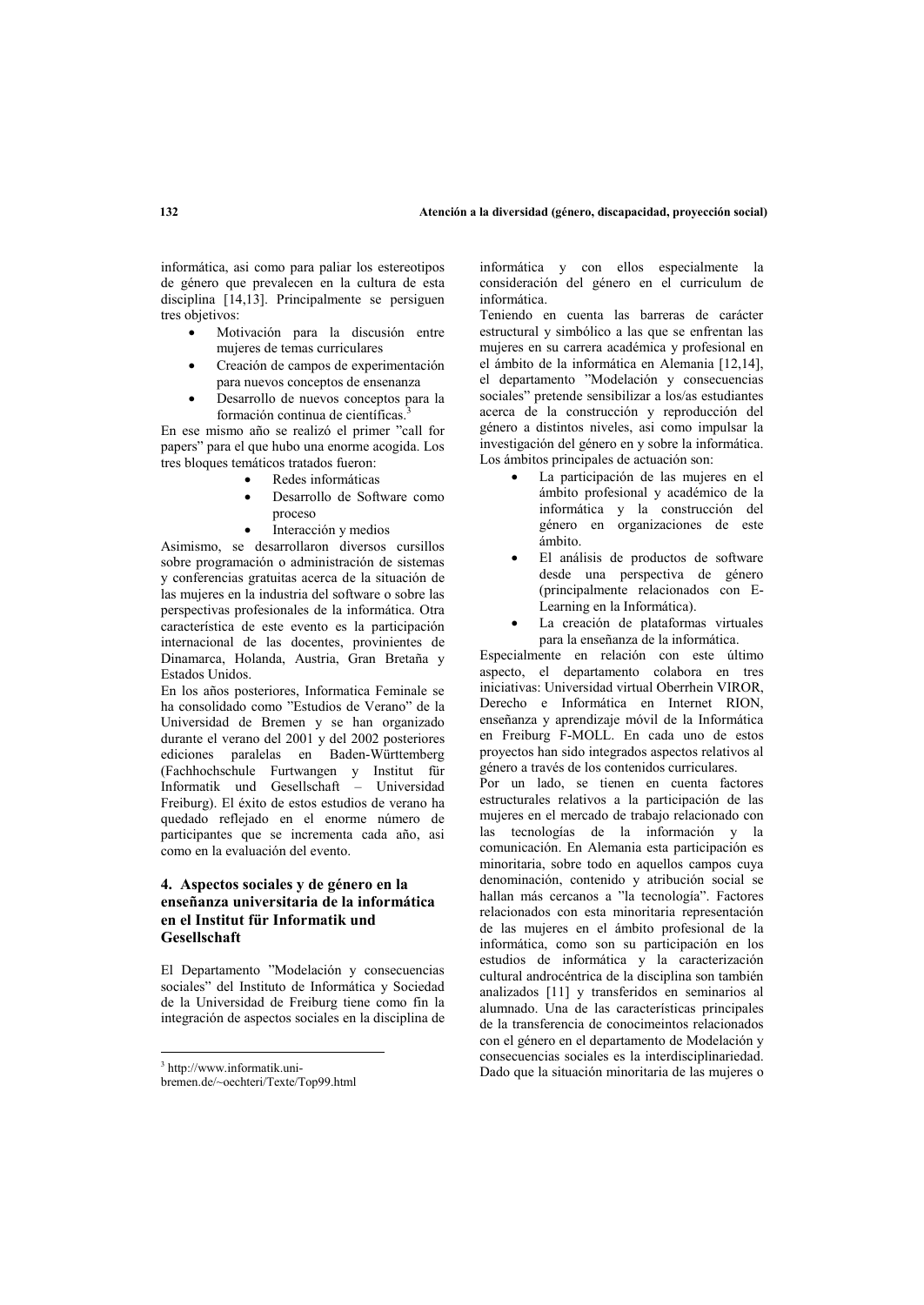#### IX Jornadas de Enseñanza Universitaria de la Informática

en otras palabras, la situación mayoritaria de los hombres en la informática en Alemania responde a factores culturales, sociales y psicológicos, estas disciplinas se hallan representadas junto con la informática, las ciencias naturales y la ingeniería asi como la matemática en este departamento. Algunos de los temas de género que se imparten en seminarios son:

- Introducción a los estudios de género en la técnica y las ciencias naturales
- Inter-Action: Aspects of communication  $\bullet$ at work
- Género y desarrollo sostenido en la sociedad de la información
- Usability y Género relacionados con Groupwaretools
- Aspectos de Género del aprendizaje virtual

Los seminarios tienen un marcado carácter interdisciplinar en relación con los contenidos, tanto como con los docentes y los/as estudiantes, que no solo pertenecen a la facultad de informática, sino también a la de matemáticas, o a la de sociología principalmente. Asimismo, algunos de los docentes pertenecen a la industria o a institutos especializados con el fin de garantizar una transferencia más efectiva y continuada entre la teoría y la praxis.

#### 5. Conclusión

En este artículo hemos realizado un breve resumen de la situación de la enseñanza universitaria de la informática en Alemania. La evolución de la disciplina se halla marcada por la situación de la industria de las tecnologías de la información y la comunicación y sus cortos ciclos de innovación. Dado el enorme dinamismo de este sector industrial y su carácter integrativo, las universidades y escuelas universitarias se encuentran en una situación de competencia frente a otras instituciones educativas que ofrecen títulos de informática. Como hemos señalado, la acreditación es una de las medidas que se recomiendan como seguro de calidad. Asimismo, aspectos sociales, económicos y relacionados con competencias comunicativas son recomendados para ser introducidos en el curriculum. Entre ellos se halla también la atención a la diversidad y al género. Por otra parte hemos mostrado algunos ejemplos de cómo se introducen aspectos de género en el curriculum universitario de informática en Alemania. Este interés se encuentra también influido por la situación minoritaria que sufren las mujeres en la informática en Alemania, la cual tanto la Informática Feminale como el departamento de Modelación y consecuencias sociales del Instituto de Informática y Sociedad de la Universidad de Freiburg contribuyen a paliar.

## **Referencias**

- [1] Broy, M./Schmidt. J. W.: Informatik: Grundlagenwissenschaft oder Ingenieursdisziplin? In: Informatik-Spektrum, 1999. 22. S. 206-209.
- [2] Cov. W.: Brauchen wir eine Theorie der Informatik? In: Informatik- Spektrum 1989, 12.256-266
- [3] Cov. W.: Defining Discipline. In Freksa. Ch. /Jantzen, M./ Valk, R. (Hrsg.): In: Foundations of Computer Science, 1997, Berlin, Springer
- [4] Dijkstra, E. W. (1989): On the Cruelty of Really Teaching Computer Science.. In: Comm. ACM 32, 1398-1404
- [5] Dostal, W. Turbulenzen im IT-Arbeitsmarkt. In: Informatik Spektrum, 2001, 8, 35-52.
- [7] Dostal, W.: IT Arbeitsmarkt. Chancen am Ende des Booms. IAB Kurzbericht, Ausgabe Nr. 19  $/21.8.2002.$
- [8] Endres, A.: Akademische und praktische Informatik - zwei Inseln ohne Brücken? in: Informatik Spektrum 2001, 12, 105-158.
- [9] Lückefett, Hans-Jochen u. Dr. Thomas, Uwe (Projektleitung): Die Entwicklung des Arbeitsmarktes und der Hochschulplätze für IT-Fachkräfte in Deutschland. Zwischenergebnis der Arbeitsgruppe "Bildung und Qualifikation". Themenschwerpunkt Berufliche Bildung und Arbeitsmarkt. Initiative D21 u. Input Consulting, Frankfurt/Stuttgart Januar 2001
- [10] Pasch, J. (1994) Kooperative Softwareentwicklung im Team. Berlin, Sprinter.
- [11]Ruiz Ben, E., Schinzel, B. (2001) Die Professionalisierung der Informatik  $\mathbf{in}$ Deutschland" in: Forum Bildung und Beschäftigung NFP 43 des SNFs